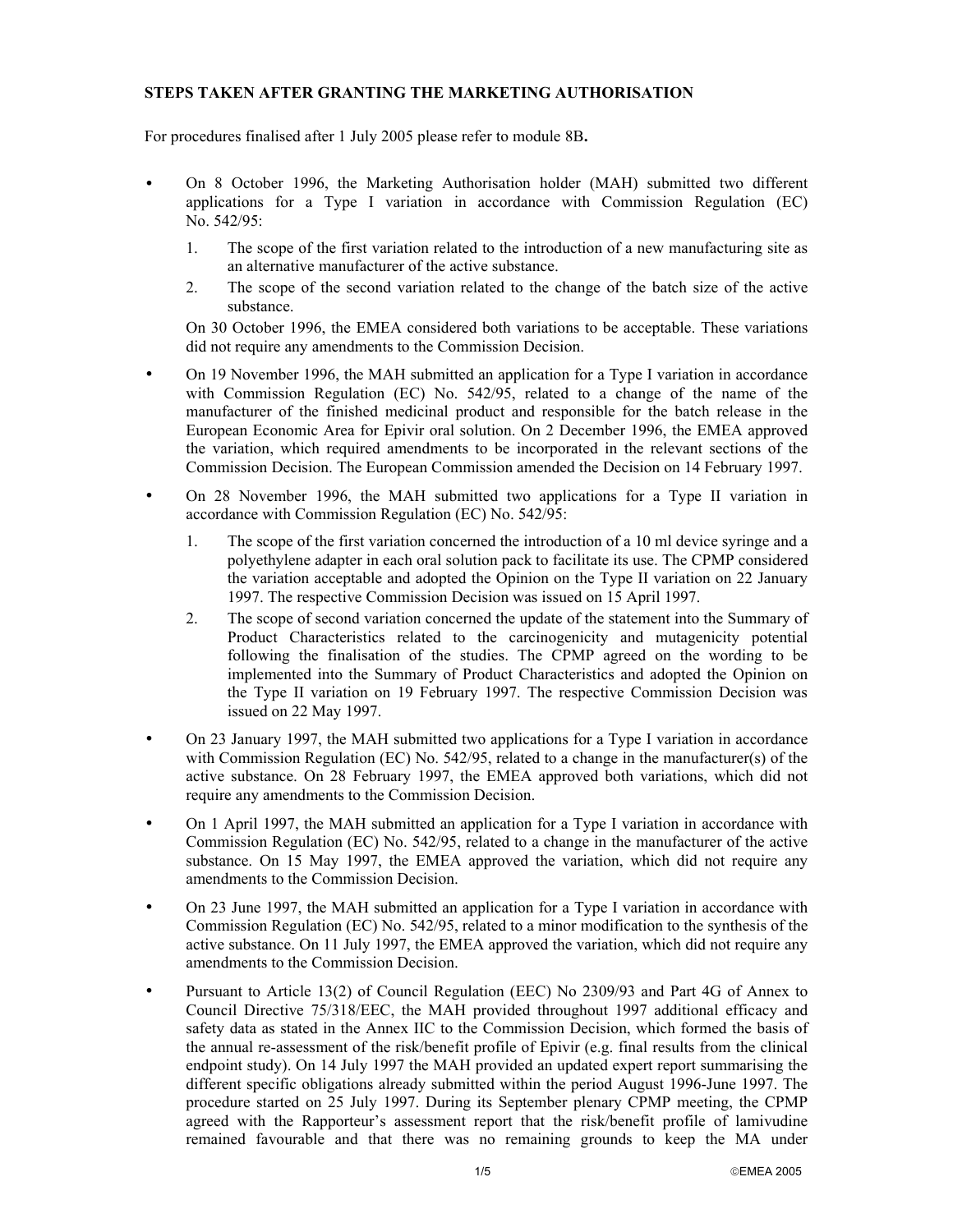exceptional circumstances since all the specific obligations were fulfilled. The CPMP adopted on 24 September 1997, an Opinion on the annual re-assessment of the specific obligations and the benefit/risk ratio, stating that amendments of Annexes I, II and III to the Community Marketing Authorisation were necessary. The respective Commission Decision was issued on 7 January 1998. Subsequent applications for a Type II variation (update of the Summary of Product Characteristics and change in the formulation of the oral solution) were submitted by the MAH and Opinions were adopted by the CPMP on 24 September 1997. The respective Commission Decisions were issued on 16 December 1997.

- On 12 January 1998, the MAH submitted two applications for a Type II variation in accordance with Commission Regulation (EC) No. 542/95:
	- 1. The scope of the first variation concerned the extension of the indication to include paediatric patients.
	- 2. The scope of second variation concerned the update of the Summary of Product Characteristics to reflect the current clinical practice.

The CPMP considered the changes related to both variation acceptable and issued on 25 March 1998 the Opinion on the two Type II variations. The respective Commission Decisions were issued on 7 July 1998.

- On 3 March 1998, the MAH submitted an application for a Type I variation in accordance with Commission Regulation (EC) No. 542/95, related to an extension of the shelf-life of Epivir oral solution to 24 months. On 20 March 1998, the EMEA approved the variation, which required amendments to be incorporated in Annex I of the Commission Decision. The European Commission amended the Decision on 7 July 1998.
- On 22 March 1999, the MAH submitted an application for a Type I variation in accordance with Commission Regulation (EC) No. 542/95, related to a minor change to the manufacturing process of the active substance. On 4 May 1999, the EMEA approved the variation, which did not require any amendments to the Commission Decision.
- On 12 April 1999, the MAH submitted an application for a Type II variation in accordance with Commission Regulation (EC) No. 542/95 relating to the update of the Summary of Product Characteristics and Package Leaflet following evaluation of the third and fourth Periodic Safety Update Report. The CPMP considered the changes related to the variation acceptable and issued on 23 June 1999 the Opinion on the Type II variation. The Commission Decision was issued on 10 November 1999.
- On 11 October 1999, the MAH submitted an application for a Type I variation in accordance with Commission Regulation (EC) No. 542/95, related to:
	- a change in supplier of an intermediate compound used in the manufacture of the active substance and consequently
	- a minor change of manufacturing process of the active substance.

On 20 October 1999, the EMEA approved the variation, which did not require any amendments to the Commission Decision.

- On 20 March 2000, the MAH submitted an application for a Type I variation in accordance with Commission Regulation (EC) No. 542/95, related to the extension of the shelf-life of Epivir tablets to 36 months. On 14 April 2000, the EMEA approved the variation, which required amendments to be incorporated in Annex I of the Commission Decision. The European Commission amended the Decision on 27 July 2000.
- On 16 June 2000, the MAH submitted an application for a Type II variation in accordance with Commission Regulation (EC) No. 542/95 variation for an update of the Summary of Product Characteristics and Package Leaflet following the evaluation of the sixth and seventh Periodic Safety Update Report and following the review of post authorisation data on pharmacokinetics in infants. The CPMP considered the changes related to the variation acceptable and issued on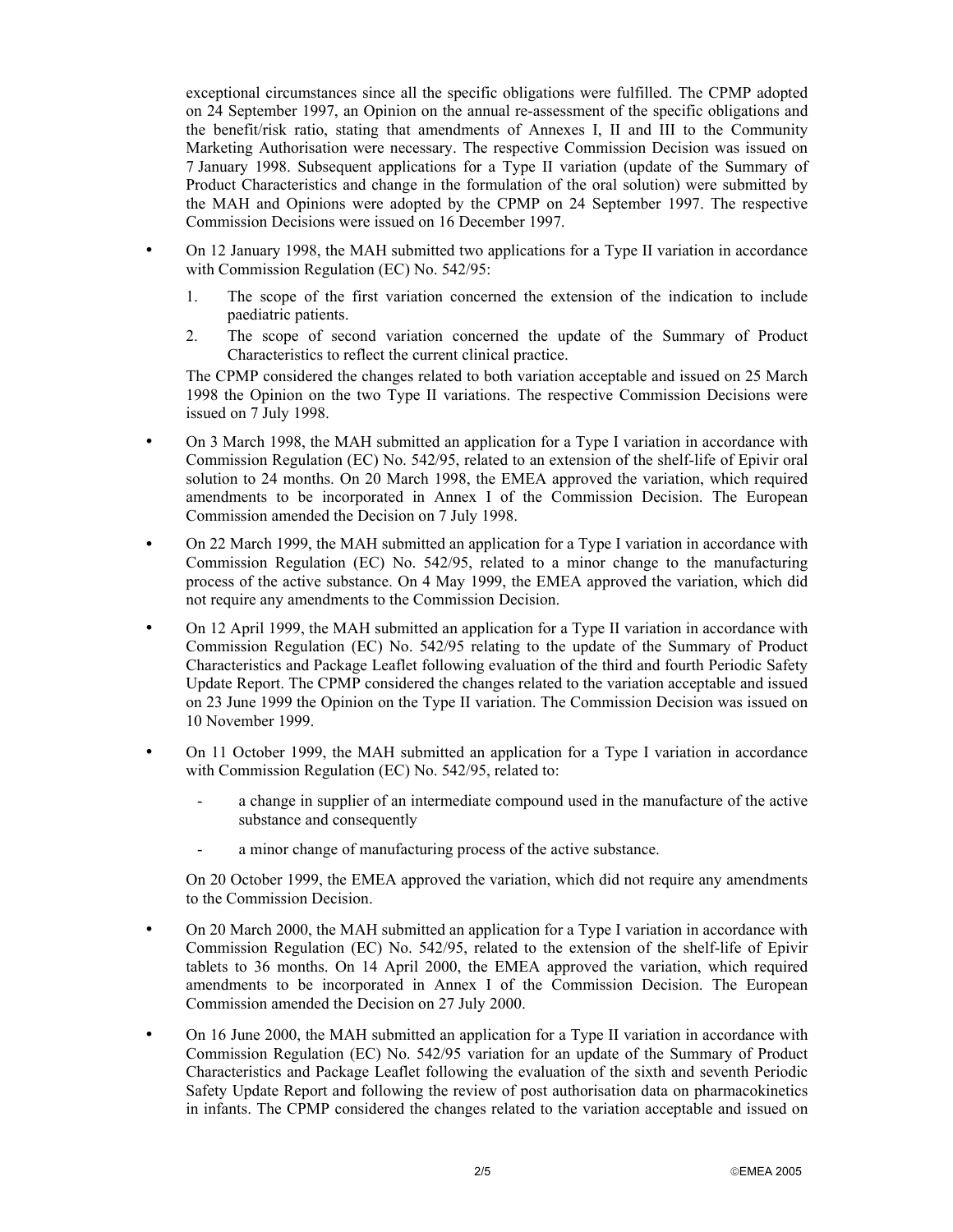28 August 2000 the Opinion on the Type II variation. The Commission Decision was issued on 22 January 2001.

- On 4 September 2000, the MAH submitted an application for a Type II variation in accordance with Commission Regulation (EC) No. 542/95, related to an update of the Summary of Product Characteristics (sections "Special warnings and special precautions for use", "Interaction with other medicinal products and other forms of interaction" and "Undesirable effects", and as a consequence, an update of the Package Leaflet). The application addressed changes requested by the CPMP following the revision of the class labelling for nucleoside analogues in September 2000 and changes proposed by the MAH following the availability of new safety data. The CPMP considered the changes related to the variation acceptable and issued on 29 March 2001 the Opinion on the Type II variation. The Commission Decision was issued on 11 July 2001.
- On 4 September 2000, the MAH submitted an annex II application in accordance with Commission Regulation (EC) No. 542/95, related to the introduction of 300 mg film-coated tablets. The CPMP considered the application acceptable and issued on 26 July 2001 the opinion for granting a Marketing Authorisation for Epivir 300 mg film-coated tablets. The Commission Decision was issued on 15 November 2001.
- On 19 April 2001, the MAH submitted an application for the renewal of the Marketing Authorisation. In accordance with Article 13 of Council Regulation (EC) No. 2309/93. The CPMP was of the opinion that the quality, safety and efficacy of Epivir continued to be adequately and sufficiently demonstrated and adopted on 26 July 2001 the opinion on the renewal of the Marketing Authorisation. The Commission Decision was issued on 9 November 2001.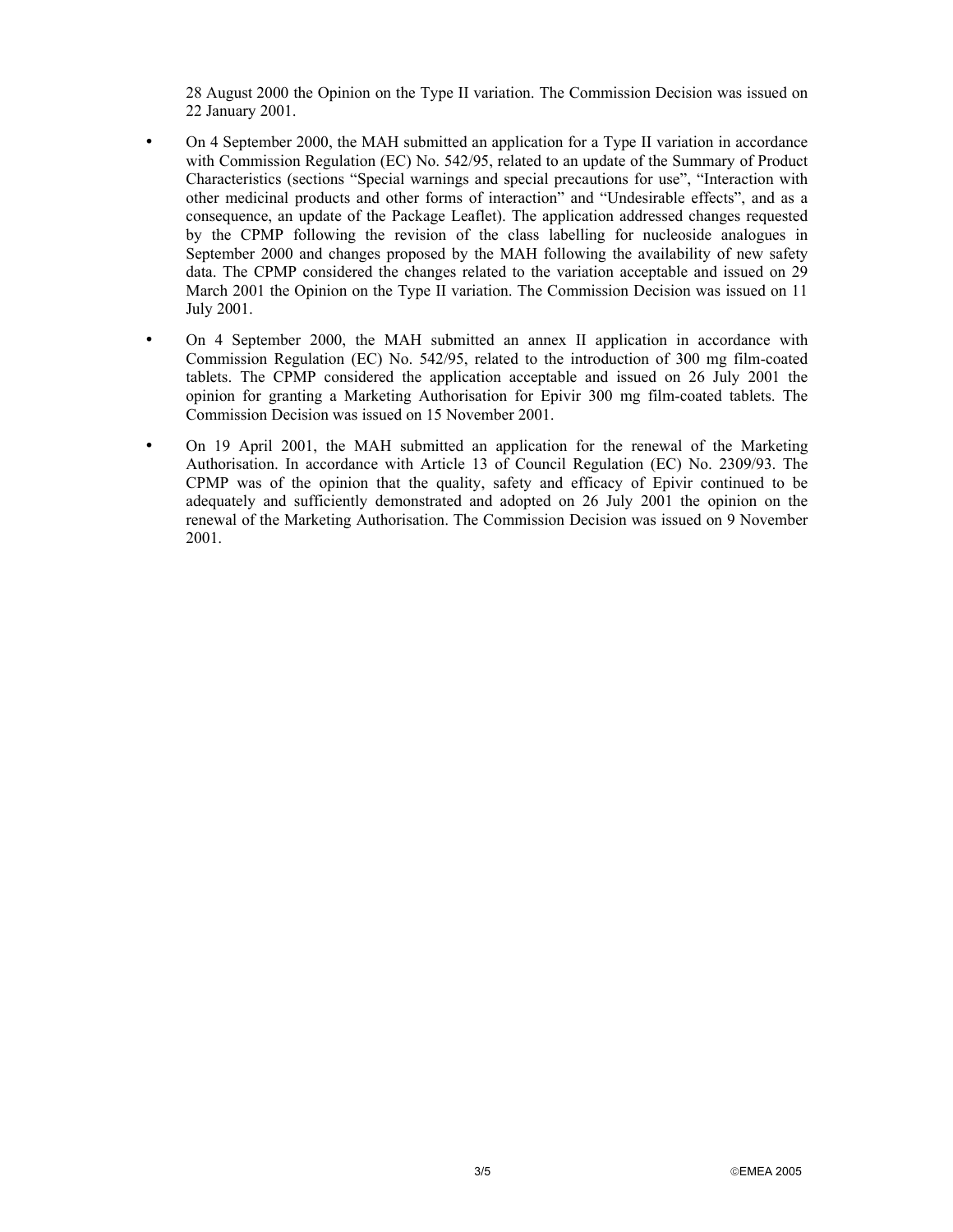Subsequent post Marketing Authorisation applications agreed upon are summarized in the table below:

| Scope                                                                                                                                                                                                                                                                                                                                                                                                                                                                                                                                                                                                                                                                                                                                                                                                                                                                                                                                                                                                                                                                                                                                                                                                                                                                                         | <b>Application</b><br>number | Type of<br>modification <sup>1</sup> | Notification/<br>Opinion<br>issued on <sup>2</sup> | Commission<br><b>Decision</b><br>Issued/amen<br>ded on |
|-----------------------------------------------------------------------------------------------------------------------------------------------------------------------------------------------------------------------------------------------------------------------------------------------------------------------------------------------------------------------------------------------------------------------------------------------------------------------------------------------------------------------------------------------------------------------------------------------------------------------------------------------------------------------------------------------------------------------------------------------------------------------------------------------------------------------------------------------------------------------------------------------------------------------------------------------------------------------------------------------------------------------------------------------------------------------------------------------------------------------------------------------------------------------------------------------------------------------------------------------------------------------------------------------|------------------------------|--------------------------------------|----------------------------------------------------|--------------------------------------------------------|
| To update the Summary of Product Characteristics (SPC),<br>section 5.1 "Pharmacodynamic Properties" relating to the use of<br>lamivudine as part of HAART and relating to an update of<br>virological information, following the CPMP assessment of the<br>renewal dossier of the Epivir Marketing Authorisation.<br>Furthermore, to update section 4.8 "Undesirable Effects" to<br>reflect the frequencies of the adverse drug reactions in accordance<br>with the SPC guideline. Also, to update section 4.4 " Special<br>warnings and special precautions" to reflect the class labelling<br>statement for nucleoside analogues regarding lactic acidosis as<br>revised by the CPMP. Finally, to update sections 4.2. "Posology",<br>4.4 " Special warnings and special precautions" and 5.2<br>" Pharmacokinetic properties" of the Epivir Oral solution to<br>include a once a day dosing advice following the CPMP<br>assessment of the once a day dosing scheme. The relevant<br>sections of the Package Leaflet (PL) have been amended<br>accordingly. Furthermore, some minor changes have been<br>incorporated in the SPC and PL in order to bring the text in line<br>with the latest QRD/ EMEA templates. In addition, the list of the<br>Local Representatives has been updated. | II/0025                      | $\mathbf{H}$                         | 30.05.02                                           | 21.08.02                                               |
| Change in specification of starting material or intermediate used<br>in the manufacture of the active substance.                                                                                                                                                                                                                                                                                                                                                                                                                                                                                                                                                                                                                                                                                                                                                                                                                                                                                                                                                                                                                                                                                                                                                                              | I/0026                       | I                                    | 08.05.02                                           | 17.05.02                                               |
| Change in or addition of manufacturing site for part or all of the<br>manufacturing process.                                                                                                                                                                                                                                                                                                                                                                                                                                                                                                                                                                                                                                                                                                                                                                                                                                                                                                                                                                                                                                                                                                                                                                                                  | I/0027                       | L                                    | 05.09.02                                           | 24.09.02                                               |
| Change in or addition of manufacturing site(s) for part or all of<br>the manufacturing process.                                                                                                                                                                                                                                                                                                                                                                                                                                                                                                                                                                                                                                                                                                                                                                                                                                                                                                                                                                                                                                                                                                                                                                                               | I/0028                       | Ι                                    | 05.09.02                                           | 17.10.02                                               |
| Change in the qualitative composition of immediate packaging<br>material.                                                                                                                                                                                                                                                                                                                                                                                                                                                                                                                                                                                                                                                                                                                                                                                                                                                                                                                                                                                                                                                                                                                                                                                                                     | I/0029                       | I                                    | 05.09.02                                           | 24.09.02                                               |
| Extension of shelf-life as foreseen at time of authorisation.                                                                                                                                                                                                                                                                                                                                                                                                                                                                                                                                                                                                                                                                                                                                                                                                                                                                                                                                                                                                                                                                                                                                                                                                                                 | I/0030                       | $\mathbf I$                          | 09.10.02                                           | 12.11.02                                               |
| Change in the test procedure of the medicinal product.                                                                                                                                                                                                                                                                                                                                                                                                                                                                                                                                                                                                                                                                                                                                                                                                                                                                                                                                                                                                                                                                                                                                                                                                                                        | I/0031                       | Ι                                    | 20.11.02                                           | 25.11.02                                               |
| To update the SPC sections 4.2 " Posology and method of<br>administration" further to the CPMP assessment of 48 week data<br>of a clinical study. In addition, the Marketing Authorisation<br>Holder (MAH) proposed some minor linguistic changes to the<br>language versions to improve the readability and to comply with<br>the latest EMEA/ QRD templates.                                                                                                                                                                                                                                                                                                                                                                                                                                                                                                                                                                                                                                                                                                                                                                                                                                                                                                                                | $\overline{II/0032}$         | $\overline{\mathbf{u}}$              | 20.02.03                                           | 14.05.03                                               |
| Registration of an alternative primary packaging material<br>(PVC/aluminium blister) for Epivir 150 mg and 300 mg film-<br>coated tablets.                                                                                                                                                                                                                                                                                                                                                                                                                                                                                                                                                                                                                                                                                                                                                                                                                                                                                                                                                                                                                                                                                                                                                    | II/0033                      | $\mathbf{I}$                         | 19.03.03                                           | 09.07.03                                               |
| To update the SPC to include the class labelling on Lipodystrophy in<br>sections 4.4 " Special warnings and special precautions for use" and<br>4.8 "Undesirable Effects". Relevant changes are equally proposed<br>for the PL.                                                                                                                                                                                                                                                                                                                                                                                                                                                                                                                                                                                                                                                                                                                                                                                                                                                                                                                                                                                                                                                               | II/0034                      | $\mathbf{I}$                         | 19.03.03                                           | 09.07.03                                               |
| Change in test procedure of active substance.                                                                                                                                                                                                                                                                                                                                                                                                                                                                                                                                                                                                                                                                                                                                                                                                                                                                                                                                                                                                                                                                                                                                                                                                                                                 | I/0036                       | I                                    | 05.08.03                                           | 19.08.03                                               |

<sup>&</sup>lt;sup>1</sup> In accordance with Commission Regulation (EC) No. 542/95 of 10 March 1995, as amended: **I** refers to a minor variation (Type I variation); **II** refers to a major variation (Type II variation); **I/II** refers to a minor variation following the procedure set out in Article 6, 7 and 8 of the Regulation; **X** refers to an Annex II application.

l

**T** refers to a transfer of a Marketing Authorisation in accordance with Commission Regulation (EC) No 2141/96 of 7 November 1996.

**N** refers to a notification in accordance with Article 10(3) of Council Directive 92/27/EEC of 31 March 1992.

 $2^2$  For Notifications and Type I variations, the date of entry into force of the change is the EMEA Notification date. The Commission Decision will be amended accordingly.